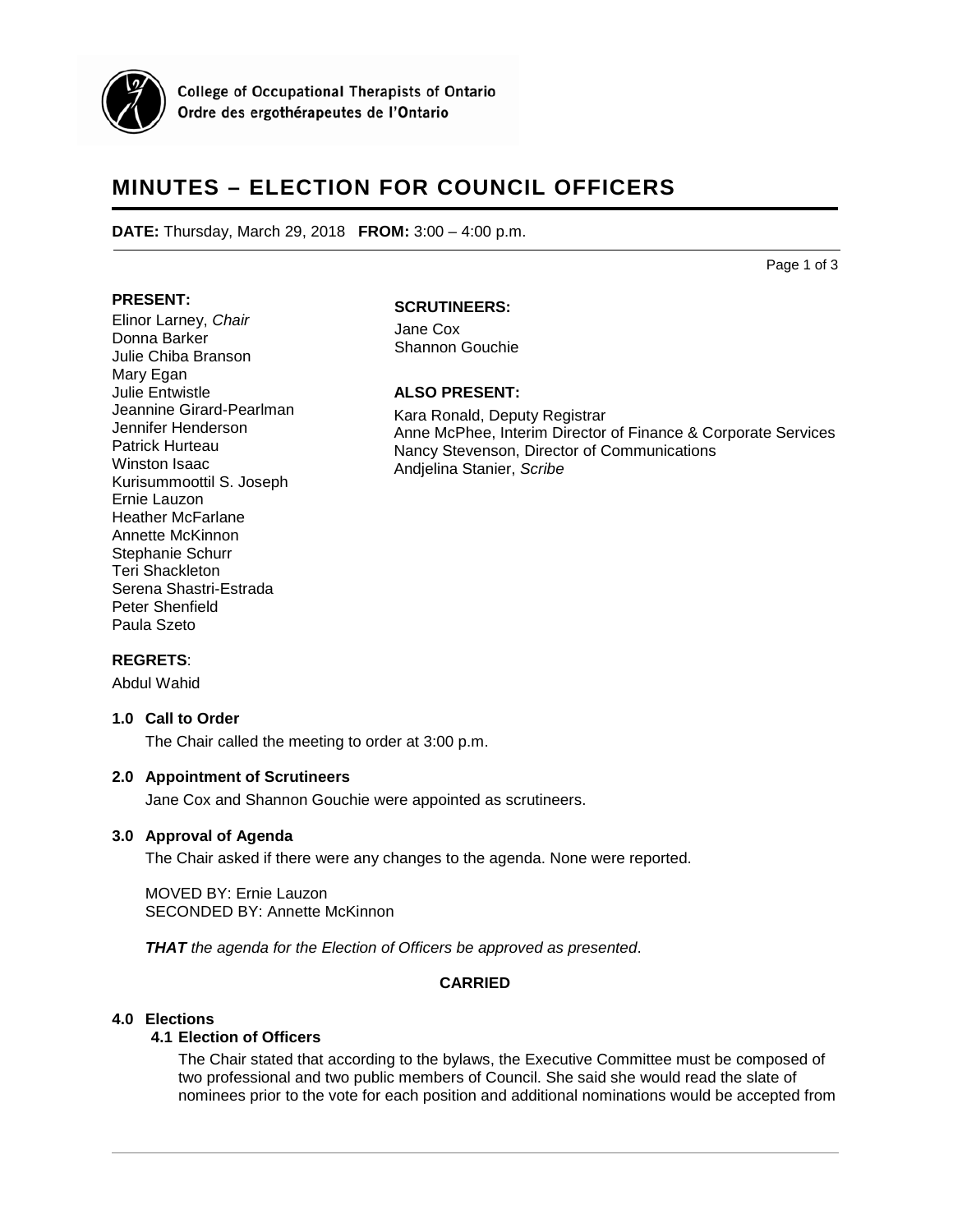Page 2 of 3

the floor. A call for nominations would be made three times before declaring the nominations closed for each position.

The Chair proceeded with the election as follows:

## **PRESIDENT**

Julie Entwistle and Winston Isaac were nominated for the position of President. No further nominations were received for this position and nominations were declared closed. Julie Entwistle withdrew her nomination. Ballots were not completed.

#### *Winston Isaac was declared elected by acclamation as President.*

## **VICE-PRESIDENT**

Julie Chiba Branson, Julie Entwistle, Jennifer Henderson and Winston Isaac were nominated for the position of Vice-President. Winston Isaac's name was removed from the slate. No further nominations were received for this position and nominations were declared closed. Ballots were completed.

#### *Julie Entwistle was declared elected by majority of votes as Vice-President.*

## **MEMBER-AT-LARGE, FINANCE**

Jeannine Girard-Pearlman, Kurisummoottil S. Joseph and Winston Isaac were nominated for the position of Member-at-large, Finance. Winston Isaac's name was removed from the slate. No further nominations were received for this position and nominations were declared closed. Ballots were completed.

## *Jeannine Girard-Pearlman was declared elected by majority of votes as Member-at-Large, Finance.*

## **MEMBER-AT-LARGE, EDUCATION**

Jeannine Girard-Pearlman, Jennifer Henderson, Winston Isaac, Ernie Lauzon and Annette McKinnon were nominated for the position of Member-at-large, Education. The Chair reminded Council, according to the bylaws, the Executive Committee must be composed of two professional and two public members of Council. Since the newly-elected President and Member-at- large, Finance are both public members, only professional members would be eligible for the remaining position. The following names were removed from the slate: Jeannine Girard-Pearlman, Winston Isaac, Ernie Lauzon, and Annette McKinnon. No further nominations were received for this position and nominations were declared closed. Ballots were not completed.

*Jennifer Henderson was declared elected by acclamation as Member-at-large, Education.* 

## **4.2 Motion to Destroy Ballots**

According to the bylaws, ballots from the election may only be destroyed with Council approval.

MOVED BY: Ernie Lauzon SECONDED BY: Jeannine Girard-Pearlman